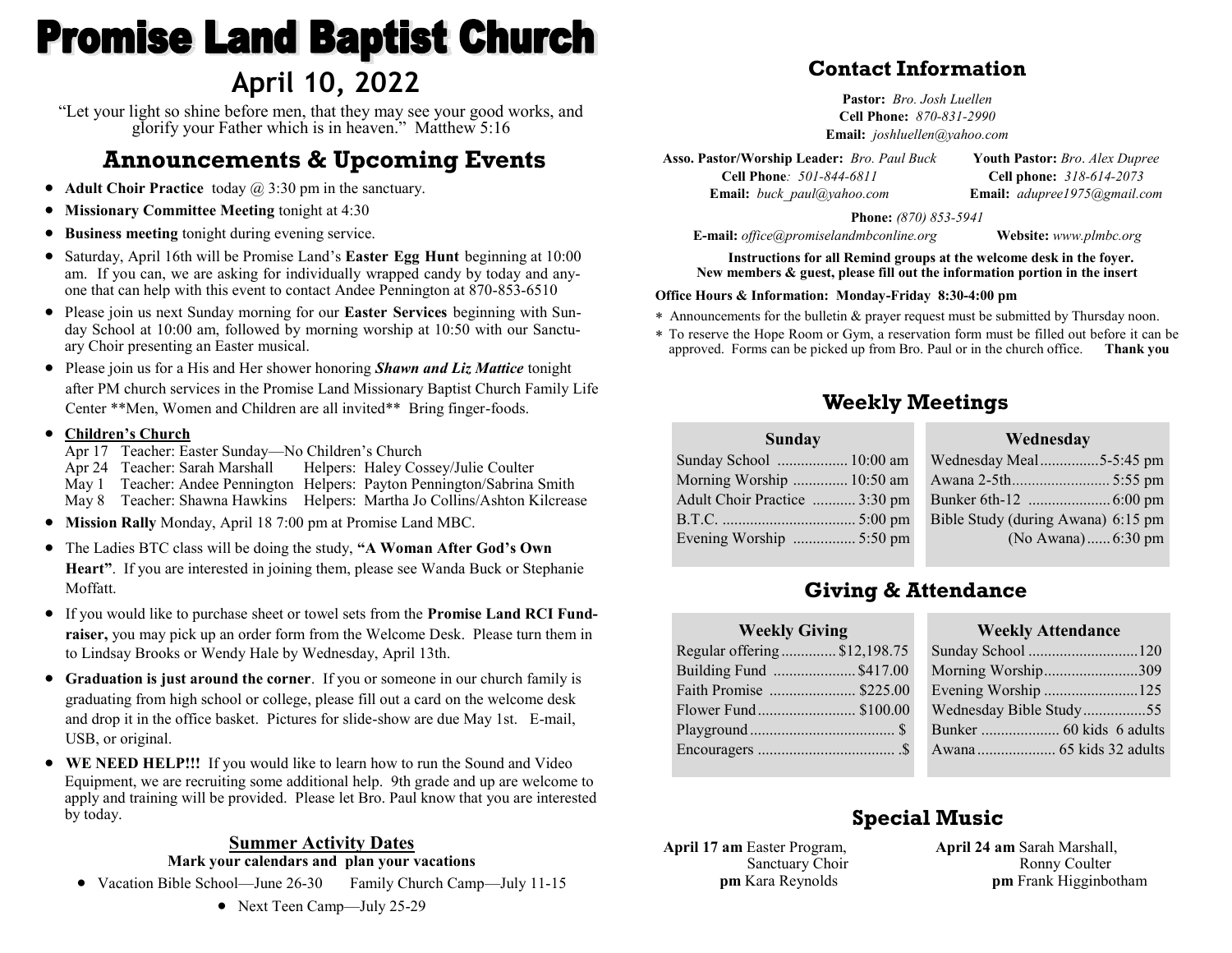| From the Pastor's Heart |  |  |
|-------------------------|--|--|
| Notes:                  |  |  |
|                         |  |  |
|                         |  |  |
|                         |  |  |
|                         |  |  |
|                         |  |  |
|                         |  |  |

 $\blacksquare$ 

Security Detail<br>April 17 am Johnny Kilcrease/Ben Stell pm Jimmy Pennington/Steve Brooks<br>April 24 am Guy Hughes/Johnny Naff pm Rodney Chapman/Jimmy Stell<br>Wednesdays: Tim Collier/Johnny Huffstetler